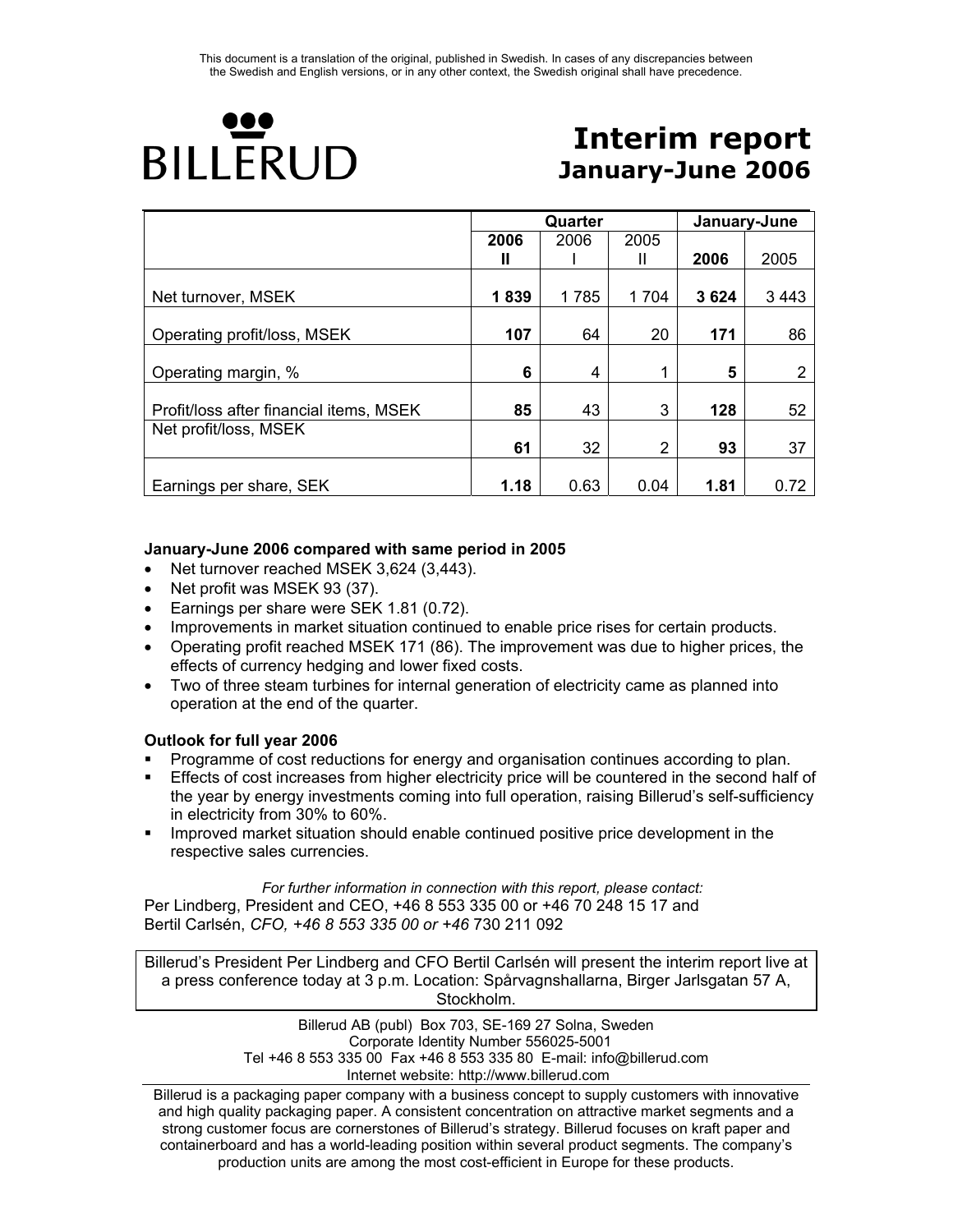# **Billerud Group**

### **Market**

The market situation for Billerud's packaging paper remained good. The price rises announced during the first quarter made an impact during the second quarter for several of Billerud's products.

Billerud's total deliveries during the second quarter of 2006 amounted to 345,000 tonnes, up 1% on the first quarter. Deliveries in the first six months of 2006 amounted to 687,000 tonnes, by and large at the same level as the same period in 2005.

Deliveries of packaging paper during the second quarter amounted to 263,000 tonnes, which by and large was unchanged compared with the previous quarter. Deliveries of packaging paper in the first six months of 2006 amounted to 527,000 tonnes compared with 531,000 tonnes in the same period in 2005. The overall order situation for packaging paper improved slightly.

Demand for long fibre sulphate pulp during the quarter remained good and prices rose as a result. At the start of 2006 the price of long fibre sulphate pulp was USD 600 per tonne and rose to reach around USD 690 per tonne during the second quarter. Billerud's deliveries of market pulp amounted to 82,000 tonnes during the quarter, up 5% on the previous quarter and up 9% on the second quarter of 2005.

# **Sales and results**

*Second quarter compared with first quarter* 

Net turnover for the second quarter was MSEK 1,839, up 3% on the previous quarter. The rise was primarily due to higher prices in local currencies and currency hedging that compensated for less favourable exchange rates during the first quarter.

The operating profit was MSEK 107, up MSEK 43, or 67%, on the previous quarter mainly due to better prices and currency hedging.

Production volumes and production costs were affected negatively in the second quarter by a shortage of electricity supplied by Fortum to Billerud's Gruvön mill. Faults in Fortum's supply led to an uncontrolled complete stop at Gruvön at the end of the quarter, which meant extra costs of around MSEK 13.

Earnings for each product area are commented on in greater detail on page 5.

Net financial items were MSEK -22. The profit after financial items was MSEK 85.

#### *January-June 2006 compared with previous year*

Net turnover reached MSEK 3,624, up 5% on the same period in 2005 mainly due to positive currency contracts and higher prices.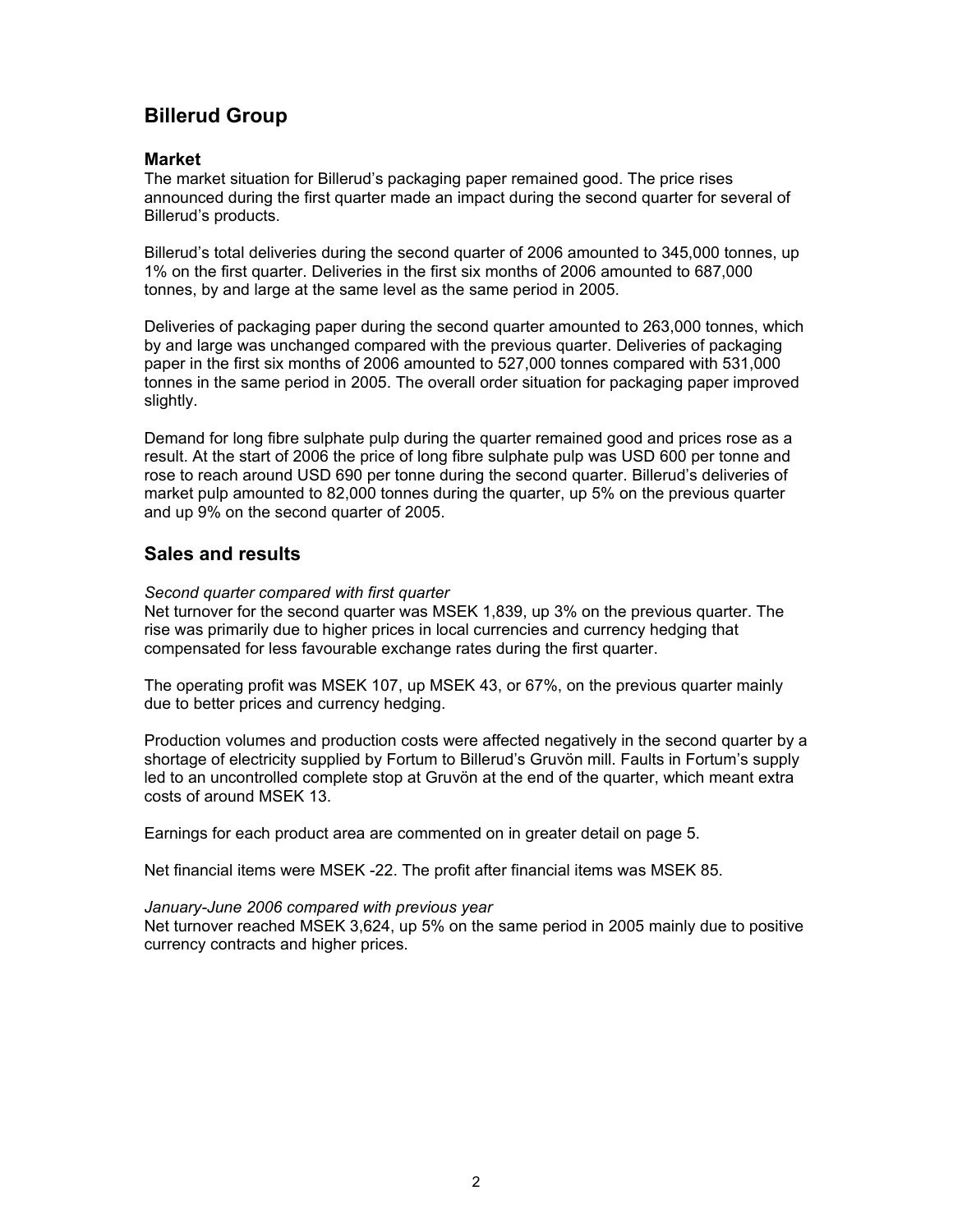The operating profit was MSEK 171, up MSEK 85 or 99% on the same period last year. The difference is explained by the following components (figures in MSEK):

| Delivery and production volumes, including product mix | +26    |  |
|--------------------------------------------------------|--------|--|
| Sales prices (in respective sales currency)            | +60    |  |
| Increased variable costs                               | $-115$ |  |
| Lower fixed costs                                      | $+44$  |  |
| Increased depreciation                                 | $-20$  |  |
| Effects of exchange rate changes, including hedging    | $+90$  |  |
| Total change in profit                                 | $+85$  |  |

The increase in variable costs mainly comprises higher electricity and energy prices amounting to MSEK 90 and higher wood prices amounting to MSEK 20. Higher variable costs were countered by price rises and lower fixed costs.

Net financial items were MSEK -43, down MSEK 9 or 26% on the same period in 2005. Higher borrowings for energy investments compared with the previous year explain the decline in net financial items.

The estimated tax expense was MSEK 35, corresponding to a tax rate of 27%.

# **Currency hedging**

During the first half of 2006 net flows were hedged at the following rates: EUR/SEK 9.38 (9.20), USD/SEK 7.33 (7.19), GBP/SEK 13.38 (13.12) and DKK/SEK 1.25 (1.21). Currency hedging had an overall effect on profits of MSEK 43 (-60) (compared with if no hedging had been performed).

Billerud's outstanding currency contracts as of 30 June 2006 had a market value of MSEK 79. The share of contracts corresponding to accounts receivable affected results during the period. Other contracts had a market value of MSEK 52.

Currently, Billerud has hedged around 54% of estimated net flows in EUR over 12 months, around 50% of estimated net flows in USD over 12 months, around 51% of estimated net flows in GBP over 12 months and around 51% of estimated net flows in DKK over 12 months. The hedged amount of flows and the hedged rates for EUR, USD and GBP are shown in the table below. DKK accounts for just 0.5% of total hedged flows and is therefore not included in the table.

|                 |                          | <b>Aug-Sept</b> | <b>Oct-Dec</b> | Jan-June | Jul-Dec | Total     |
|-----------------|--------------------------|-----------------|----------------|----------|---------|-----------|
| <b>Currency</b> |                          | 2006            | 2006           | 2007     | 2007    | 12 months |
| <b>IEUR</b>     | Proportion of total flow | 98%             | 78%            | 35%      |         | 54%       |
|                 | Rate                     | 9.42            | 9.51           | 9.42     |         | 9.46      |
| <b>USD</b>      | Proportion of total flow | 99%             | 72%            | 31%      |         | 50%       |
|                 | Rate                     | 7.65            | 7.55           | 7.20     |         | 7.47      |
| <b>GBP</b>      | Proportion of total flow | 90%             | 73%            | 34%      |         | 51%       |
|                 | Rate                     | 13.59           | 13.47          | 13.41    |         | 13.49     |

### **Hedged amount of currency flows for EUR, USD and GBP and exchange rate for SEK**

# **Investments and capital employed**

Gross investments amounted to MSEK 384, of which MSEK 193 was for energy investments as described below on page 6, and the remainder, MSEK 191, was for other investments.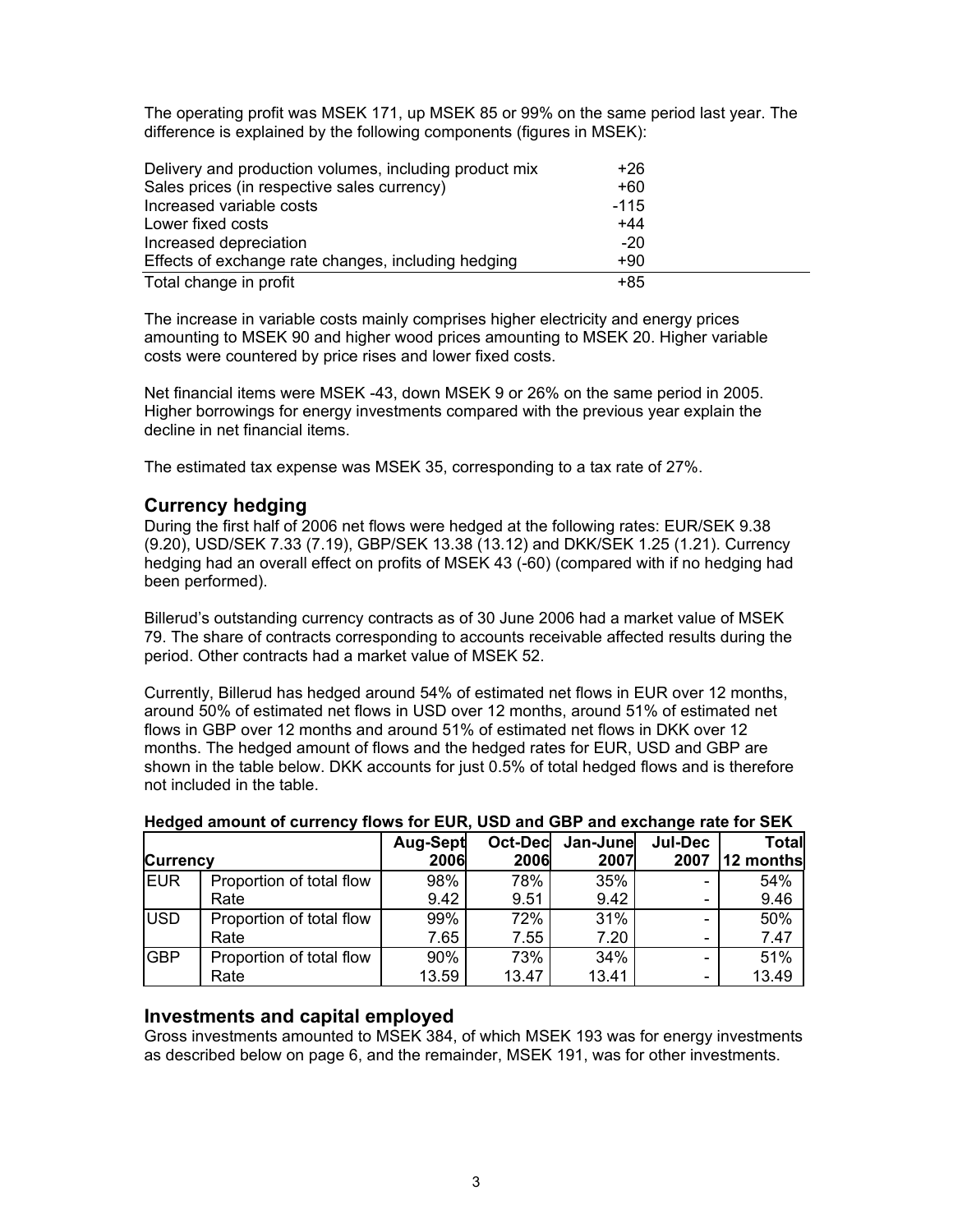Depreciation in the first half of 2006 reached MSEK 228. Billerud has an investment framework corresponding to the depreciation level. The company's energy projects lie outside this investment framework, however.

Billerud's capital employed amounted to MSEK 5,351 as of 30 June 2006, compared with MSEK 5,029 at the end of 2005.

The return on capital employed over the most recent 12 months was -2%, compared with -4% for the full year in 2005. The return on shareholders' equity after tax was -5%. Discounting the effects of MSEK 400 in one-off costs from the Billerud 2007 project, the return on capital employed was 6% over the past 12 months.

# **Cash flow and financial position**

Cash flow from current activities in the first half of 2006 amounted to MSEK 186, compared with MSEK 241 in the same period last year. Lower cash flow was mainly due to the effects of payments in connection with the implementation of Billerud's current programme of organisational changes. Investment activity cash flow was MSEK –370.

Operating cash flow amounted to MSEK –184, compared with MSEK -198 in the first half of 2005. The dividend of SEK 3.25 per share, a total of MSEK 167, was paid out in May. Net debt rose by MSEK 346 in the first half of 2006.

On 30 June 2006 interest-bearing net debt amounted to MSEK 2,849, compared with MSEK 2,503 on 31 December 2005 and MSEK 2,039 on 30 June 2005.

The Group's net debt/equity ratio at the end of the period was 1.14, compared with 0.99 at the end of 2005 and 0.76 on 30 June 2005. The target is between 0.6 and 0.9. The current investments in energy projects are expected to take the net debt/equity ratio over 0.9 during 2006.

| <b>MSEK</b> (positive figure indicates a reduction in debt) | Jan-<br>June<br>2006 | Jan-March<br>2006        | April-June<br>2006 | Jan-June<br>2005 |
|-------------------------------------------------------------|----------------------|--------------------------|--------------------|------------------|
| Current activities                                          | 186                  | 215                      | $-29$              | 241              |
| Current net investments, excluding energy                   | $-177$               |                          | $-62$              | $-201$           |
| projects                                                    | $-193$               | $-115$                   | $-103$             | $-238$           |
| Energy project investments                                  |                      | -90                      |                    |                  |
| Operating cash flow                                         | $-184$               | 10                       | $-194$             | $-198$           |
| <b>Dividend</b>                                             | $-167$               | $\overline{\phantom{0}}$ | $-167$             | $-334$           |
|                                                             |                      |                          |                    |                  |
| Other items not affecting cash flow                         | 5                    |                          | 4                  | $-38$            |
| Change in net debt during the period                        | $-346$               | 11                       | $-357$             | $-570$           |

#### **Cash flow summary**

# **Financing**

Interest-bearing loans as of 30 June 2006 amounted to MSEK 3,139. This includes utilisation of MSEK 632 of a syndicated bank loan, utilisation of MSEK 1,681 of bond loans and utilisation of MSEK 797 of Billerud's certificate programme (of a maximum MSEK 1,000). There is also a convertible debenture with a market value of MSEK 29.

In the first half of 2006 Billerud signed a new bond loan worth MSEK 150 with a duration of ten years. The money raised will be used to finance Billerud's investment in energy projects. Billerud's existing credit framework covers the current investment programme with a good margin.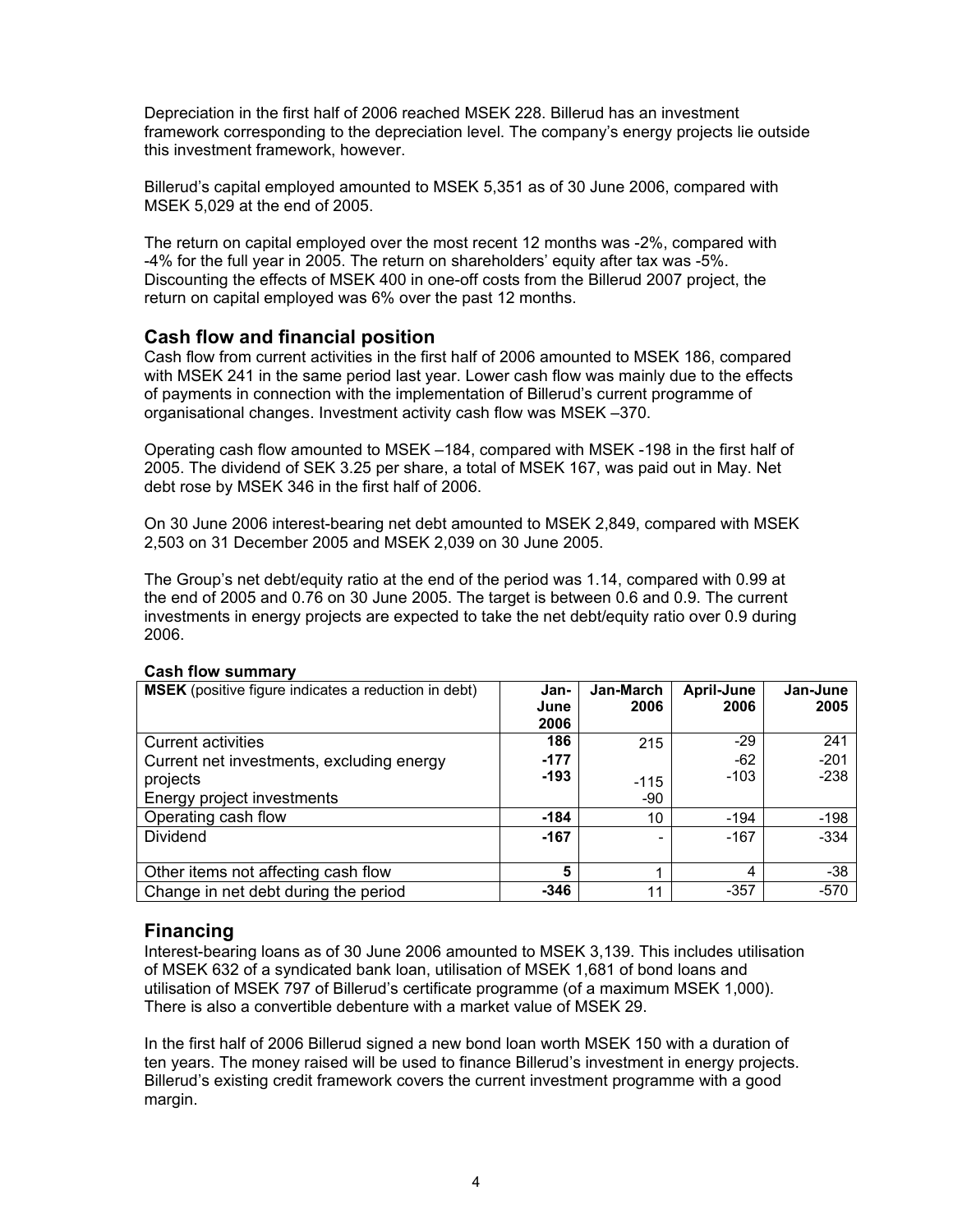### **Personnel**

The average number of employees in the first quarter was 2,523, compared with 2,571 in the first half of last year, a reduction of 48 employees.

#### **Business areas**

Billerud's net turnover and operating profit/loss per business area are reported below. The results of the business areas are reported starting from the first quarter of 2006 and excluding the effects of currency hedging, which are now reported on a separate line.

Following the introduction of a new organisation in March 2006, Billerud will to a greater extent be monitored and controlled operationally from the perspective of the business areas. This applies for sales, operating profit/loss and market investments. With regard to fixed assets and capital investments a division into business areas with the chosen structure is not possible as the business areas are strongly integrated in terms of production. For accounting purposes and with regard to the definition of business segments in IAS 14, the company will continue to conduct its activities in one business segment.

| Net turnover           |      |      |       | Operating profit |         |            |                |       |       |       |       |       |
|------------------------|------|------|-------|------------------|---------|------------|----------------|-------|-------|-------|-------|-------|
|                        |      |      | $\%$  | Jan-             | Jan-    | %          |                |       | %     | Jan-  | Jan-  | %     |
| <b>MSEK</b>            | Q 2  |      | Chan- | June             |         | June Chan- | Q <sub>2</sub> | O 1   | Chan- | June  | June  | Chan- |
|                        | 2006 | 2006 | -ge.  | 2006             | 2005    | -ge        | 2006           | 2006  | ge.   | 2006  | 2005  | ge    |
| Packaging & Speciality |      |      |       |                  |         |            |                |       |       |       |       |       |
| Paper                  | 905  | 946  | -4    | 851              | 1870    | -1         | 58             | 60    | -3    | 118   | 156   | -24   |
| Packaging Boards       | 533  | 543  | -2    | 076              | 1 0 1 9 | 6          | 9              | 40    | -78   | 49    | 68    | $-28$ |
| Market Pulp            | 345  | 309  | 12    | 654              | 614     | 71         | -5             | -15   |       | -20   | -14   |       |
| Currency hedging       | 56   | -13  |       | 43               | -60     |            | 56             | $-13$ |       | 43    | -60   |       |
| Other and eliminations |      |      |       |                  |         |            | $-11$          | -8    |       | $-19$ | $-64$ |       |
| <b>Group total</b>     | 839  | 1785 | 3     | 3624             | 3443    | 5          | 107            | 64    | 67    | 171   | 86    | 99    |

#### **Net turnover and operating profit**

#### **Markets**

#### **Packaging & Speciality Paper**

#### *Second quarter*

The operating profit for the period was MSEK 58. Compared with the same period last year, profit fell by MSEK 2 or 3%. Lower turnover due to a deteriorated currency situation was countered by lower production costs. The operating margin, 6%, was unchanged on the first quarter.

#### *January-June*

The operating profit fell by MSEK 38, or 24%, to MSEK 118, mainly due to higher costs that were not fully countered by higher prices.

#### *Market development*

The market for sack paper, especially brown sack paper, remained strong. One explanation for this is the capacity reductions expected on the market in 2007. Demand for other products remains good. Price rises have been announced for brown sack paper in certain segments ahead of the third quarter.

A number of alternatives for refining the business and improving profitability are currently being assessed at Beetham, Billerud's mill for specialist MG paper in the UK. Difficulties in countering higher energy costs with price rises have led to unsatisfactory profits at Beetham.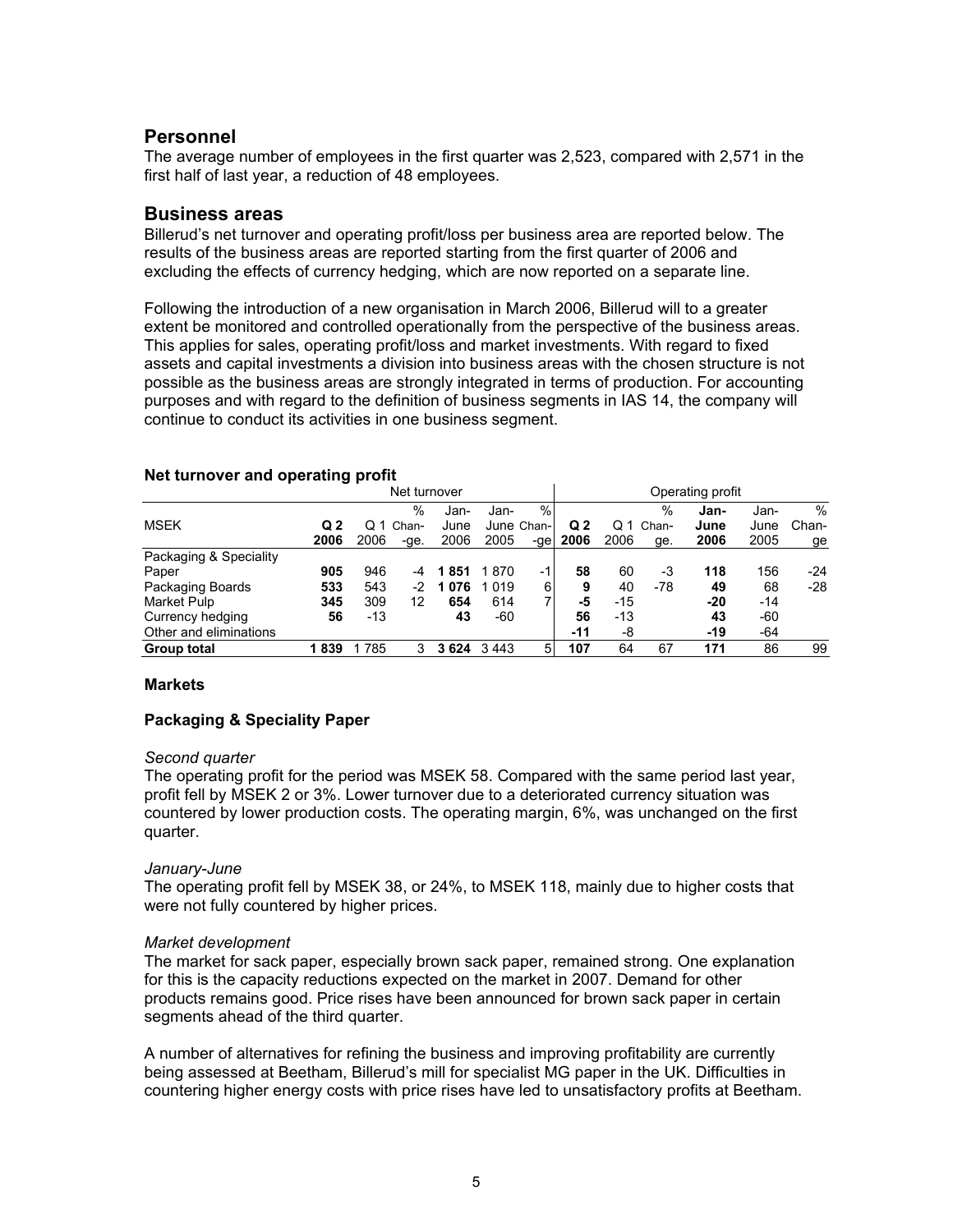#### **Packaging Boards**

#### *Second quarter*

The operating profit for the period was MSEK 9. Compared with the same period last year, profit fell by MSEK 31 or 78%, mainly due to a deteriorated currency situation and higher production costs relating to production disruptions at the Gruvön mill. The operating margin fell to 2%.

#### *January-June*

The operating profit fell by MSEK 19, or 28%, to MSEK 49, mainly due to higher costs, which could not be fully countered by higher prices.

#### *Market development*

Capacity reductions on the market for S/C fluting have meant that Billerud's order books are currently very strong. Price rises have been announced ahead of the third quarter. The market for white kraft liner is stable.

The introduction of the next generation of S/C fluting, New Billerud Flute®, continues. The new quality is the strongest fluting on the market, with a 20% improvement in technical values and better runnability. The new product further strengthens Billerud's position as the market leader in S/C fluting.

#### **Market Pulp**

#### *Second quarter*

The operating loss for the period was MSEK 5, an improvement of MSEK 10 on the previous quarter, mainly due to higher volumes. The weakening of the USD exchange rate was countered by higher pulp prices in USD.

#### *January-June*

The operating profit fell by MSEK 6, mainly due to higher variable costs not being fully countered by higher prices.

#### *Market development*

Demand on the pulp market remained strong during the summer, a period when it usually falters a little. At the start of 2006 the price of long fibre sulphate pulp was USD 600 per tonne and rose to reach around USD 690 per tonne during the second quarter. Pulp prices, as denominated in USD, are expected to rise further during the autumn.

# **Parent company**

Billerud AB includes the Gruvön mill, the sales organisation for the Nordic markets and markets outside Europe, and head office staffs.

Net sales in the first half of 2006 reached MSEK 1,596. The profit after financial items was MSEK 57. Investment in fixed assets, excluding shares, amounted to MSEK 164. The average number of employees was 1,115. Liquid funds and current investments totalled MSEK 349.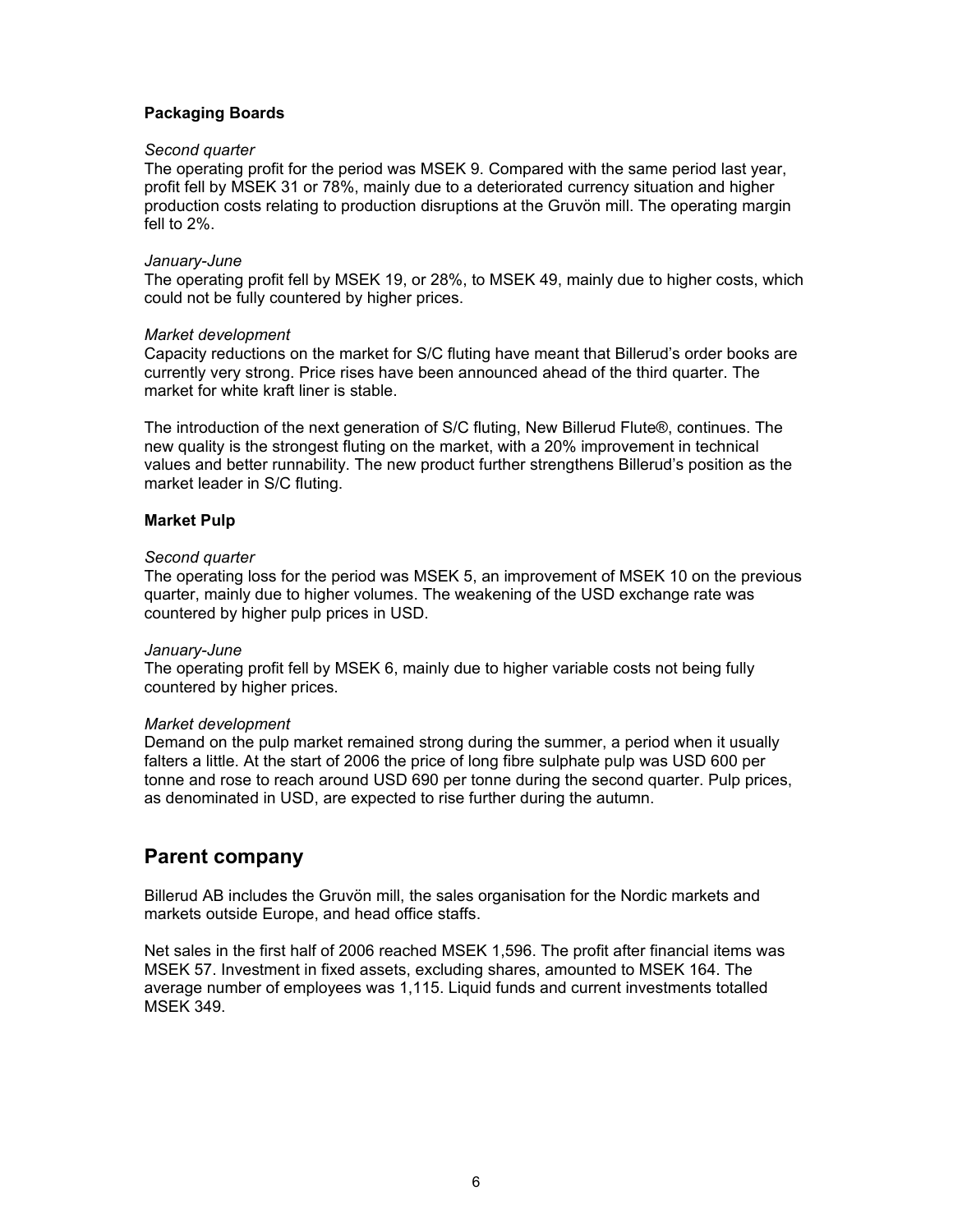# **Cost reduction measures**

#### **Energy**

Since the autumn 2004 Billerud has been implementing measures to increase its own energy production and thus reduce energy costs. These measures include investment in new turbines for back-pressure and the rebuild of bark boilers at all three Swedish mills and new electricity supply for the Gruvön mill. The total investment sum is MSEK 1,050, of which MSEK 978 has been spent up to the end of June 2006. The bark boilers were taken into operation at the end of 2005. Towards the end of the second quarter of 2006, two of the three steam turbines came into operation. This project is proceeding according to plan.

The investments meet Billerud's return requirements with a good margin and have a repayment period of less than five years. The projects will reduce consumption of external energy, which is expected to increase Billerud's earnings before depreciation by MSEK 250 per year from 2007. In 2006 the effect is estimated at MSEK100. The projects will also increase depreciation by around MSEK 50 per year. In addition to these measures, Billerud is affected by changes in market energy prices.

#### **Organisation**

On 8 June 2005 the Board decided to implement a programme of changes to Billerud's organisation. This will include a reduction of 450 full-time jobs compared with the existing organisation. The proposed staff changes affect all four of the Group's mills; Gruvön, Karlsborg and Skärblacka in Sweden and Beetham in the UK. Staff reductions will be achieved primarily through early retirement.

The programme will reduce annual costs by at least MSEK 250 compared with cost levels in 2004. Implementation started in 2005, and should be completed during 2006.The project is proceeding according to plan. The full effect on earnings should be noted in 2007. Around one third of the effect on profits will be noted in 2006. One-off costs for implementation amount to MSEK 400, which were charged to the 2005 accounts.

# **Largest shareholders**

Billerud's ten largest shareholders according to the register of VPC (the Swedish Securities Register Centre) and Sanderson Asset Management as of 30 June 2006 (excluding banks and the 1.9 million shares owned by the company itself):

| Owner                                     | No. of shares (million)<br>(shares = votes) | <b>Proportion of</b><br>shares on market, % |
|-------------------------------------------|---------------------------------------------|---------------------------------------------|
| Frapag Vermögensverwaltung GmbH           | 9.1                                         | 17.7                                        |
| Sanderson Asset Management/Northern Trust | 2.7                                         | 5.3                                         |
| SEB Fonder/SEB Trygg Liv/Securities       | 2.3                                         | 4.5                                         |
| JP Morgan Chase                           | 1.5                                         | 2.9                                         |
| <b>Robur Fonder</b>                       | 1.4                                         | 2.7                                         |
| <b>DFA</b>                                | 0.8                                         | 1.6                                         |
| Morgan Stanley                            | 0.6                                         | 1.2                                         |
| Nordea                                    | 0.5                                         | 1.0                                         |
| Första AP-fonden                          | 0.5                                         | 1.1                                         |
| Mellon                                    | 0.4                                         | 0.8                                         |
| Total, 10 largest                         | 19.8                                        | 38.7                                        |
| Total no. of shares on the market         | 51.3                                        | 100                                         |

The proportion of foreign ownership was 38% of the total number of shares on the market. The total number of owners (including nominee shareholders) is around 155,000.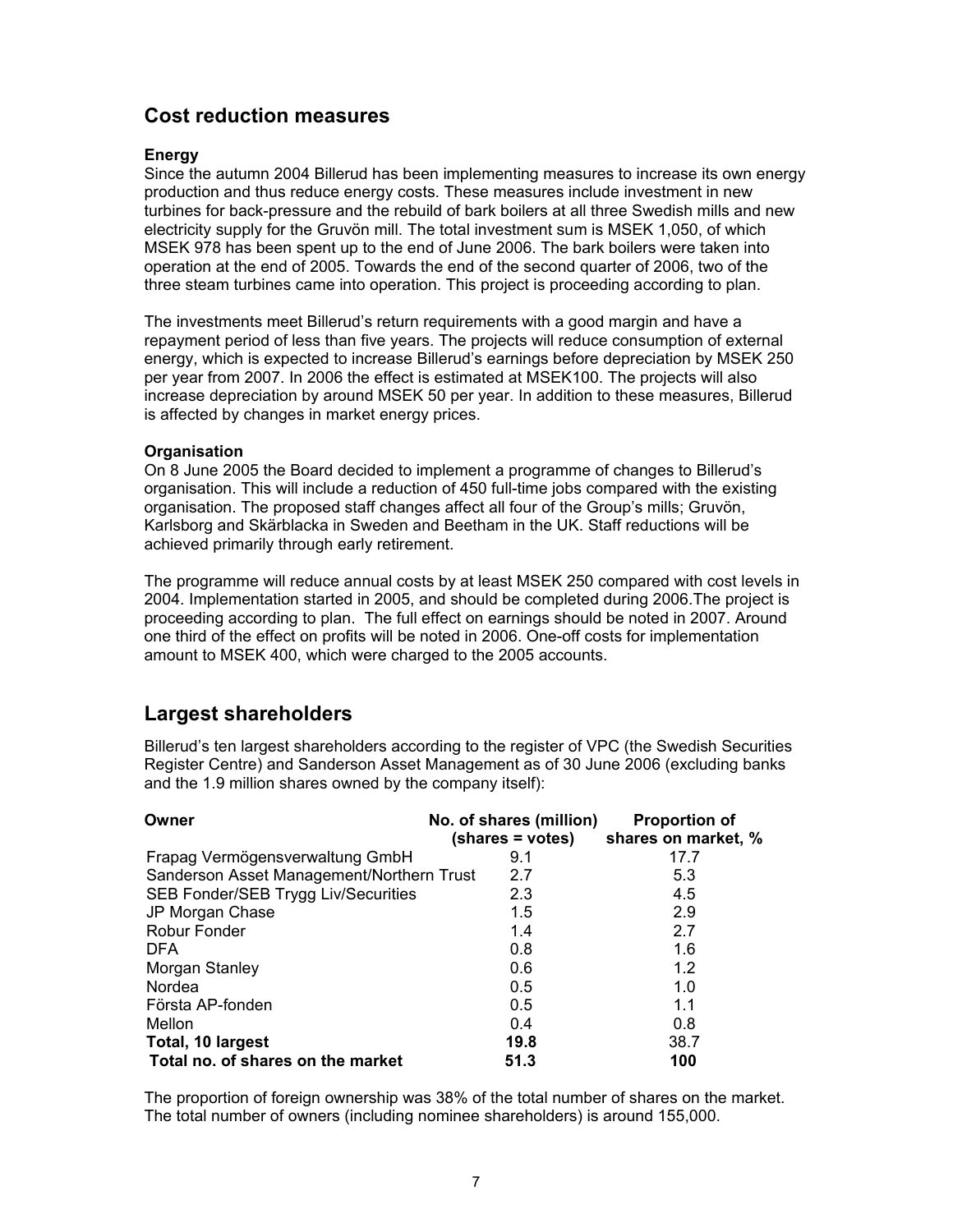# **Share distribution**

As of 30 June 2006 the distribution of shares was as follows:

| Registered amount of shares                     | 53 263 699 |
|-------------------------------------------------|------------|
| Bought-back shares in company ownership         | $-1910000$ |
| Shares on the market                            | 51 353 699 |
| Convertible debenture loan (on full conversion) | 257 346    |
| Shares on the market (after full conversion)    | 51 611 045 |

No share buy-backs have been carried out since the end of 2004.

On 18 May 2006 a new share issue was performed due to the redemption of convertible debentures and amounting to 10,701 shares. This increased the total amount of shares registered to 53,263,699.

# **Outlook**

The market situation for Billerud's products is expected to remain good. The order situation is also expected to remain good, especially in the areas where capacity reductions on the market have been announced. Further price rises in local currencies are planned for several products. The currency situation remains turbulent, especially for USD. Currency hedging will tone down the effects of this turbulence on earnings over the short term. Billerud's programme of cost-cutting measures is expected to continue according to plan.

Stockholm, Sweden 27 July 2006 Billerud AB (publ)

*The Board of Directors* 

This report has not been verified by Billerud's auditors.

#### **Interim reports 2006**

| Third quarter 2006                        | 15 November 2006 |
|-------------------------------------------|------------------|
| 2006 Financial Statement 13 February 2007 |                  |
| First quarter 2007                        | 3 May 2007       |
| Second quarter 2007                       | 26 July 2007     |
| Third quarter 2007                        | 14 November 2007 |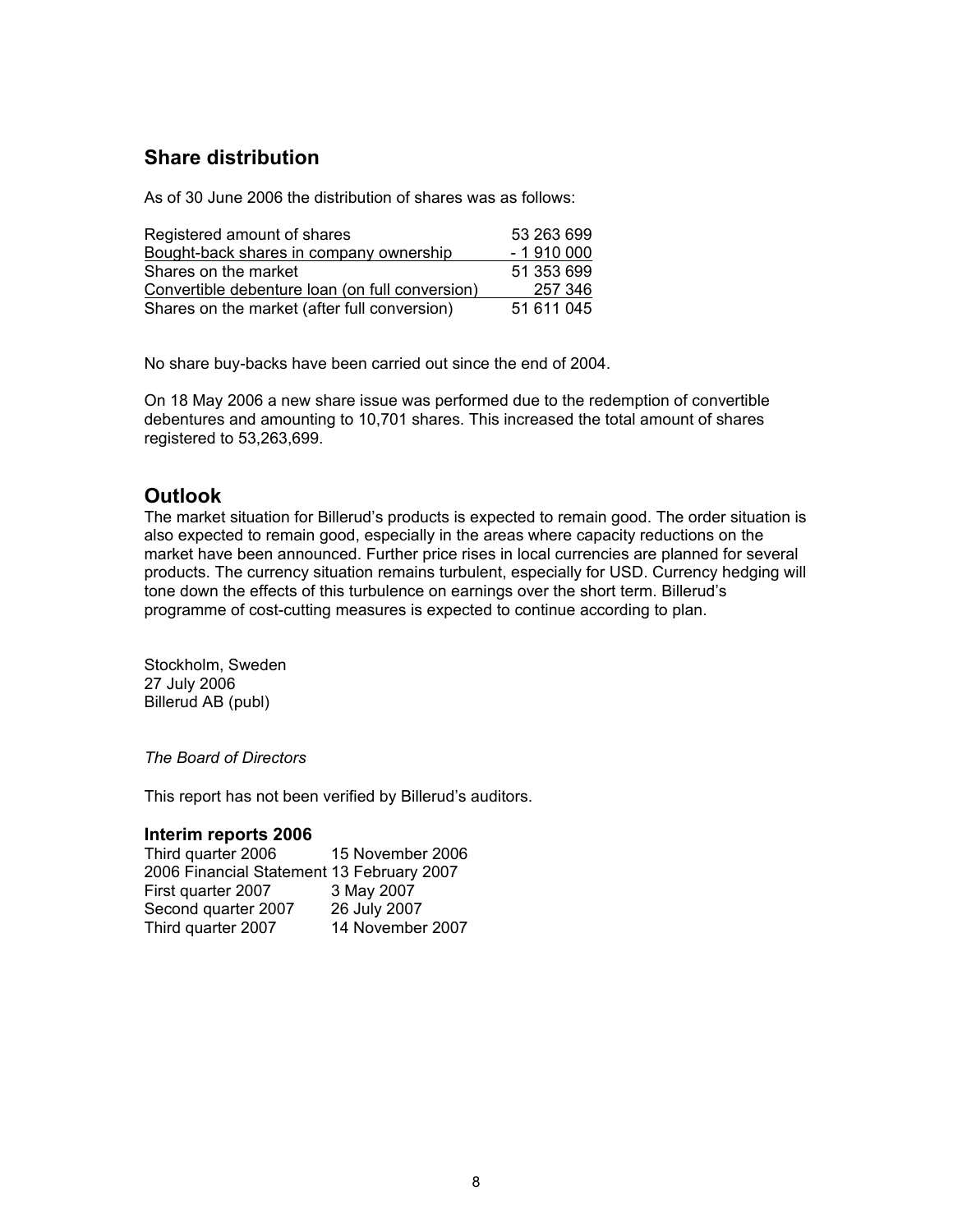# **Billerud Group Supplement 1**

#### **Accounting principles**

New share issue via conversion

**2 Closing equity** 

*The accounts are prepared in accordance with IAS 34 Interim reports and RR 31 Group Interim Reports. Concerning IAS 14 Segment reporting, see the comments on the business areas on page 5 of this report. The same accounting principles used in the most recent annual report have been used in this interim report. For definitions of key figures see the 2005 Annual Report pages 53-60 and page 90.* 

| <b>Profit and Loss Account</b>                                    |         | 3 months |                |                 | 6 months           | <b>Full year</b> |
|-------------------------------------------------------------------|---------|----------|----------------|-----------------|--------------------|------------------|
|                                                                   | Apr-    | Jan-Mar  |                | Apr-Jun Jan-Jun | Jan-Jun            | Jan-Dec          |
|                                                                   | Jun     |          |                |                 |                    |                  |
| <b>MSEK</b>                                                       | 2006    | 2006     | 2005           | 2006            | 2005               | 2005             |
| Net turnover                                                      | 1839    | 1785     | 1704           | 3624            | 3443               | 6823             |
| Other income                                                      | 3       | 8        | 3              | 11              | 5                  | 10               |
| <b>Operating income</b>                                           | 1842    | 1793     | 1707           | 3635            | 3448               | 6833             |
| Raw materials and consumables                                     | -778    | -762     | -724           | $-1540$         | $-1465$            | $-2982$          |
| Change in stock                                                   | -8      | -8       | $-32$          | -16             | $-55$              | $-21$            |
| Other external expenses                                           | $-480$  | $-523$   | $-467$         | $-1003$         | $-927$             | $-1897$          |
| Staff expenses                                                    | -355    | $-322$   | -360           | $-677$          | $-708$             | $-1720$          |
| Depreciation                                                      | $-114$  | $-114$   | -104           | -228            | -207               | -413             |
| Profit from participations in associated                          |         |          |                |                 |                    |                  |
| companies                                                         | 0       | 0        | 0              | 0               | $\mathbf 0$        | 0                |
| <b>Operating expenses</b>                                         | $-1735$ | $-1729$  | $-1687$        | $-3464$         | $-3.362$           | $-7033$          |
| <b>Operating profit</b>                                           | 107     | 64       | 20             | 171             | 86                 | $-200$           |
| <b>Financial items</b>                                            | $-22$   | $-21$    | -17            | -43             | $-34$              | -78              |
| <b>Profit after financial items</b>                               | 85      | 43       | 3              | 128             | 52                 | -278             |
| Tax                                                               | $-24$   | -11      | -1             | $-35$           | -15                | 95               |
| Net profit for the period                                         | 61      | 32       | $\overline{2}$ | 93              | 37                 | $-183$           |
|                                                                   |         |          |                |                 |                    |                  |
| Earnings per share, SEK                                           | 1.18    | 0.63     | 0.04           | 1.81            | 0.72               | $-3.56$          |
| Earnings per share after full conversion,                         |         |          | 0.04           |                 |                    |                  |
| <b>SEK</b>                                                        | 1.18    | 0.63     |                | 1.81            | 0.72               | $-3.56$          |
|                                                                   |         |          |                |                 |                    |                  |
| <b>Balance Sheet</b>                                              |         |          | 30 Jun         | 30 June         | 31 March           | 31 Dec           |
| MSEK                                                              |         |          | 2006           | 2005            | 2006               | 2005             |
| <b>Fixed assets</b>                                               |         |          | 5489           | 4 9 5 1         | 5440               | 5 3 5 0          |
| <b>Stocks</b>                                                     |         |          | 734            | 723             | 726                | 739              |
| Accounts receivable                                               |         |          | 1 236          | 1 207           | 1 204              | 1 204            |
| Other current assets                                              |         |          | 309            | 259             | 274                | 282              |
| Cash, bank balances and short-term investments                    |         |          | 445            | 669             | 484                | 182              |
| <b>Total assets</b>                                               |         |          | 8 2 1 3        | 7809            | 8 1 2 8            | 7 757            |
|                                                                   |         |          |                |                 |                    |                  |
| Shareholders' equity                                              |         |          | 2 501          | 2679            | 2 598              | 2 5 2 6          |
| Interest-bearing liabilities                                      |         |          | 3 1 3 9        | 2566            | 2821               | 2 5 3 2          |
| Interest-bearing provisions, pensions<br>Deferred tax liabilities |         |          | 155<br>1 1 1 0 | 164<br>1 1 4 9  | 155<br>1 107       | 153<br>1081      |
| Non-interest-bearing provisions                                   |         |          | 238            | 10              | 299                | 346              |
| Accounts payable                                                  |         |          | 499            | 542             | 586                | 555              |
| Other, non-interest-bearing liabilities                           |         |          | 571            | 699             | 562                | 564              |
| Total shareholders' equity, provisions and liabilities            |         |          | 8 2 1 3        | 7809            | 8 1 2 8            | 7 7 5 7          |
|                                                                   |         |          |                |                 |                    |                  |
| Specification of change in equity                                 |         |          | Jan-June       |                 | Jan-June Jan-March | Full year        |
| <b>MSEK</b>                                                       |         |          | 2006           | 2005            | 2006               | 2005             |
| Opening equity                                                    |         |          | 2 5 2 6        | 3 0 3 7         | 2 5 2 6            | 3 0 3 7          |
| Adjustment for new accounting principles, IAS 39                  |         |          |                | 43              |                    | 43               |
| Adjusted opening equity according to IFRS                         |         |          | 2 5 2 6        | 3 0 8 0         | 2 5 2 6            | 3 0 8 0          |
|                                                                   |         |          |                |                 |                    |                  |
| Profit/loss for the period                                        |         |          | 93             | 37              | 32                 | $-183$           |
| Market value of financial instruments in accordance with IAS 39   |         |          | 48             | $-107$          | 40                 | $-41$            |
| Dividend                                                          |         |          | $-167$         | $-334$          | ٠                  | -334             |
| New share issue via conversion                                    |         |          | 1              |                 |                    |                  |

Translation difference in shareholders' equity<br> **Closing equity**<br> **2 501** 2 679 2 598 2 526

 $\frac{1}{3}$ 

-

-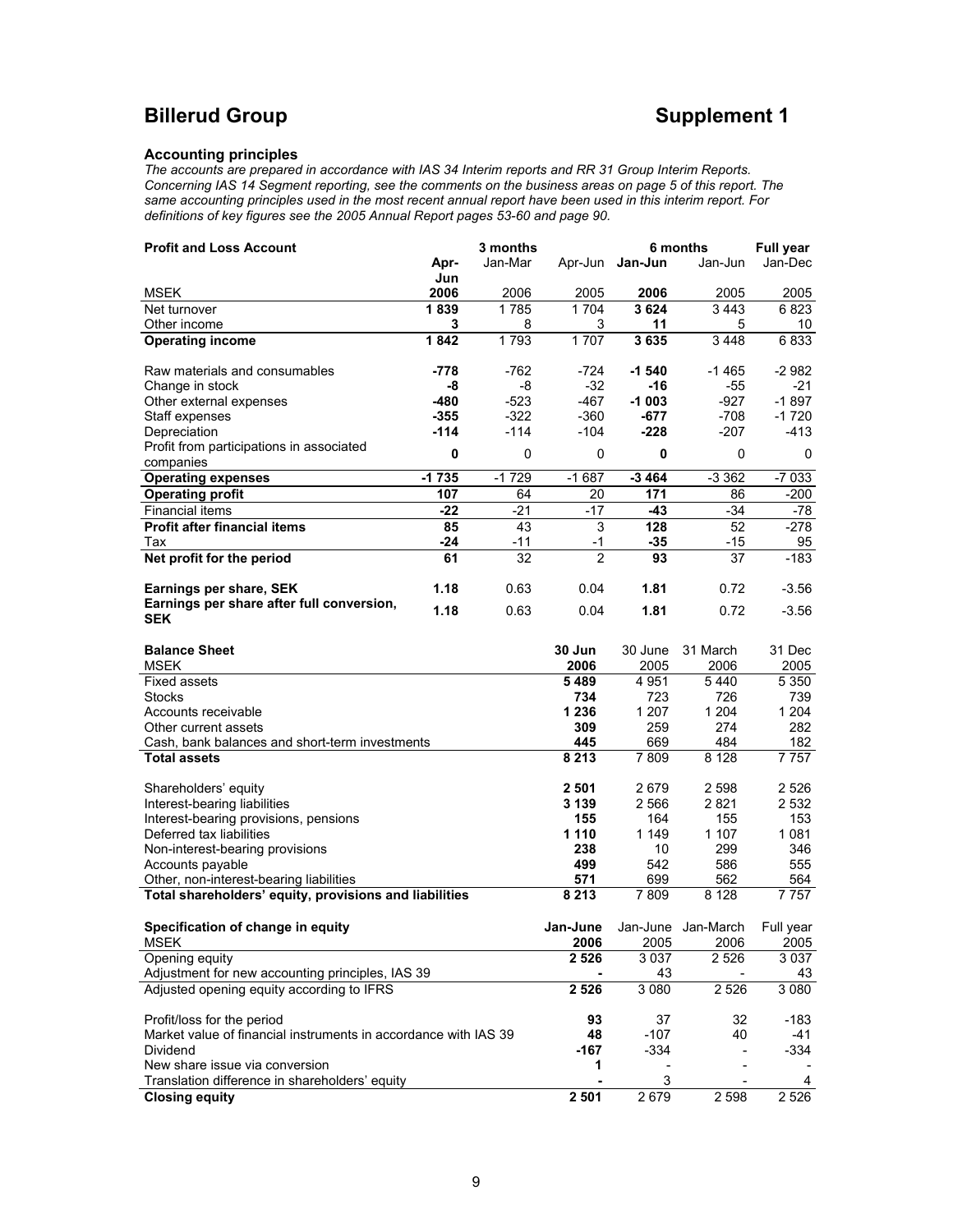| <b>Cash Flow Statement</b>                   | Jan-June | Jan-June | April-June | Jan-Dec |
|----------------------------------------------|----------|----------|------------|---------|
| <b>MSEK</b>                                  | 2006     | 2005     | 2006       | 2005    |
| Operating surplus, etc 1)                    | 290      | 305      | 165        | 555     |
| Change in working capital, etc.              | -62      | -4       | -188       | -44     |
| Net financial items, taxes, etc.             | $-42$    | -60      | -6         | -98     |
| Cash flow from operating activities          | 186      | 241      | $-29$      | 413     |
|                                              |          |          |            |         |
| Investment in fixed assets                   | -384     | -440     | -166       | -1 075  |
| Sale of fixed assets                         | 14       |          |            | 6       |
| Cash flow from operating activities          | -370     | -439     | -165       | $-1069$ |
|                                              |          |          |            |         |
| Change in interest-bearing debt              | 616      | 819      | 324        | 790     |
| Dividend                                     | -167     | -334     | -167       | -334    |
| Cash flow from financing activities          | 449      | 485      | 157        | 456     |
| Total cash flow (= change in liquid assets)  | 265      | 287      | -37        | $-200$  |
| Liquid assets at the beginning of the period | 182      | 378      | 484        | 378     |
| Translation difference in liquid funds       | -2       | 4        | -2         | 4       |
| Liquid assets at the end of the period       | 445      | 669      | 445        | 182     |

1) The amount for January-June 2006 includes an operating profit of MSEK 171, returned depreciation of MSEK 228, payment of structural costs of MSEK –108 and other items of MSEK -1.

The amount for the period January-June 2005 includes the operating profit of MSEK 86, returned depreciation of MSEK 207, an increase in pension liabilities of MSEK 15 and other items of MSEK –3.

|                                                    | Jan-June | Jan-June       | Jan-March | Full year |
|----------------------------------------------------|----------|----------------|-----------|-----------|
| <b>Key figures</b>                                 | 2006     | 2005           | 2006      | 2005      |
| Margins                                            |          |                |           |           |
| Gross margin, %                                    | 11       | 8              | 10        | 3         |
| Operating margin, %                                | 5        | $\overline{2}$ | 4         | $-3$      |
| Return (rolling 12 months)                         |          |                |           |           |
| Return on capital employed, %                      | $-2$     | 11             | -4        | -4        |
| Return on equity, %                                | -5       | 11             | $-7$      | $-7$      |
| Return on equity after full conversion, %          | -5       | 11             | $-7$      | $-7$      |
| Capital structure at end of period                 |          |                |           |           |
| Capital employed, MSEK                             | 5 3 5 1  | 4 7 1 9        | 5 0 9 0   | 5029      |
| Shareholders' equity, MSEK                         | 2 5 0 1  | 2679           | 2 5 9 8   | 2 5 2 6   |
| Interest-bearing net debt, MSEK                    | 2849     | 2 0 3 9        | 2492      | 2 5 0 3   |
| Net debt/equity ratio, times                       | 1.14     | 0.76           | 0.96      | 0.99      |
| Net debt/equity ratio after full conversion, times | 1.11     | 0.74           | 0.94      | 0.97      |
| Equity ratio, %                                    | 30       | 34             | 32        | 33        |
| Equity ratio after full conversion, %              | 31       | 35             | 32        | 33        |
| Per share                                          |          |                |           |           |
| Earnings per share, SEK                            | 1.81     | 0.72           | 0.63      | $-3.56$   |
| Average no. of shares, '000                        | 51 345   | 51 343         | 51 343    | 51 343    |
| Earnings per share after full conversion, SEK      | 1.81     | 0.72           | 0.63      | $-3.56$   |
| Average no. of shares, '000                        | 51 611   | 51 611         | 51 611    | 51 611    |
| Per share at end of period                         |          |                |           |           |
| Equity per share, SEK                              | 48.70    | 52.18          | 50.61     | 49.20     |
| No. of shares, '000                                | 51 354   | 51 343         | 51 343    | 51 343    |
| Equity per share after full conversion, SEK        | 49.02    | 52.48          | 50.92     | 49.52     |
| No. of shares, '000                                | 51 611   | 51 611         | 51 611    | 51 611    |
| Gross investments, MSEK                            | 384      | 440            | 218       | 1075      |
| Average number of employees                        | 2 5 2 3  | 2571           | 2477      | 2 600     |